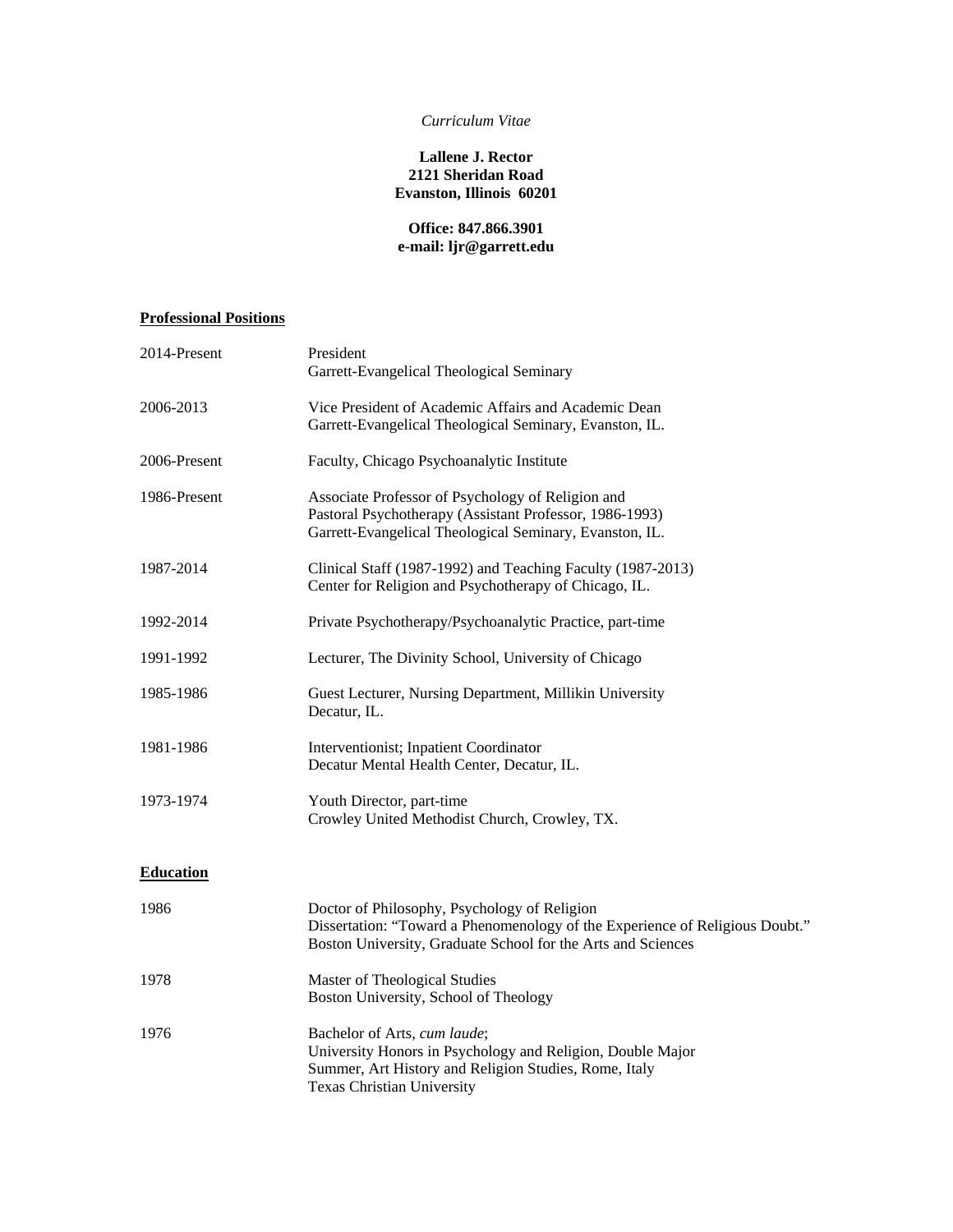# **Clinical Training**

| 2003      | Graduate, Adult Psychoanalysis<br>Institute for Psychoanalysis, Chicago, IL.                     |
|-----------|--------------------------------------------------------------------------------------------------|
| 1982-1985 | Clinical Fellow, Center for Religion and Psychotherapy, Chicago, IL.                             |
| 1981      | Clinical Pastoral Education, Basic Unit<br>St. Elizabeths Psychiatric Hospital, Washington, D.C. |
| 1981      | <b>Tavistock Group Relations Conference</b><br>A.K. Rice Institute, Washington, D.C.             |

#### **Professional Memberships and Activity**

American Academy of Religion Steering Committee for Person, Culture, and Religion Section, 2003-2009. American Psychoanalytic Association, 1994-2012. Mentor, Chicago Institute for Psychoanalysis Fellow Program, 2001-2004. Midwest Self Psychology Group, 2003-2006. Chair, Mason Trust Fund of The Center for Religion and Psychotherapy of Chicago, 1996-present. Board Member, Center for Religion and Psychotherapy, 2009-present.

#### **Professional Development**

| January, 2015        | ATS Presidents' Seminar, San Antonio, TX.                                                                                                 |
|----------------------|-------------------------------------------------------------------------------------------------------------------------------------------|
| January, 2014        | ATS Presidents' Seminar, San Antonio, TX.                                                                                                 |
| December, 2013       | ATS New Presidents' Seminar, New Orleans, LA                                                                                              |
| January, 2013        | Leadership Academy, Garrett-Evangelical Theological Seminary with Kellogg<br>School of Management, Northwestern University, Evanston, IL. |
| December, 2012       | Leadership Style Assessment (The Leadership Circle and the 16 PF), Richmond,<br>VA.                                                       |
| June, 2008           | "Management Development Program" at the Graduate School of Education<br>Harvard University, Cambridge, MA.                                |
| February-March, 2003 | Studium Scholar, St. Benedict's Monastery. St. Joseph, MN.                                                                                |
| Fall, 2000           | Resident Scholar, Institute for Ecumenical and Cultural Research<br>Collegeville, MN.                                                     |

### **Theological Education Activities and Leadership**

| September, 2012 | Participant with Dr. David Hogue, "Conference for Graduate School Deans and |
|-----------------|-----------------------------------------------------------------------------|
|                 | PhD Directors" Wabash Center for Teaching and Learning in Theology and      |
|                 | Religion, Indianapolis, IN.                                                 |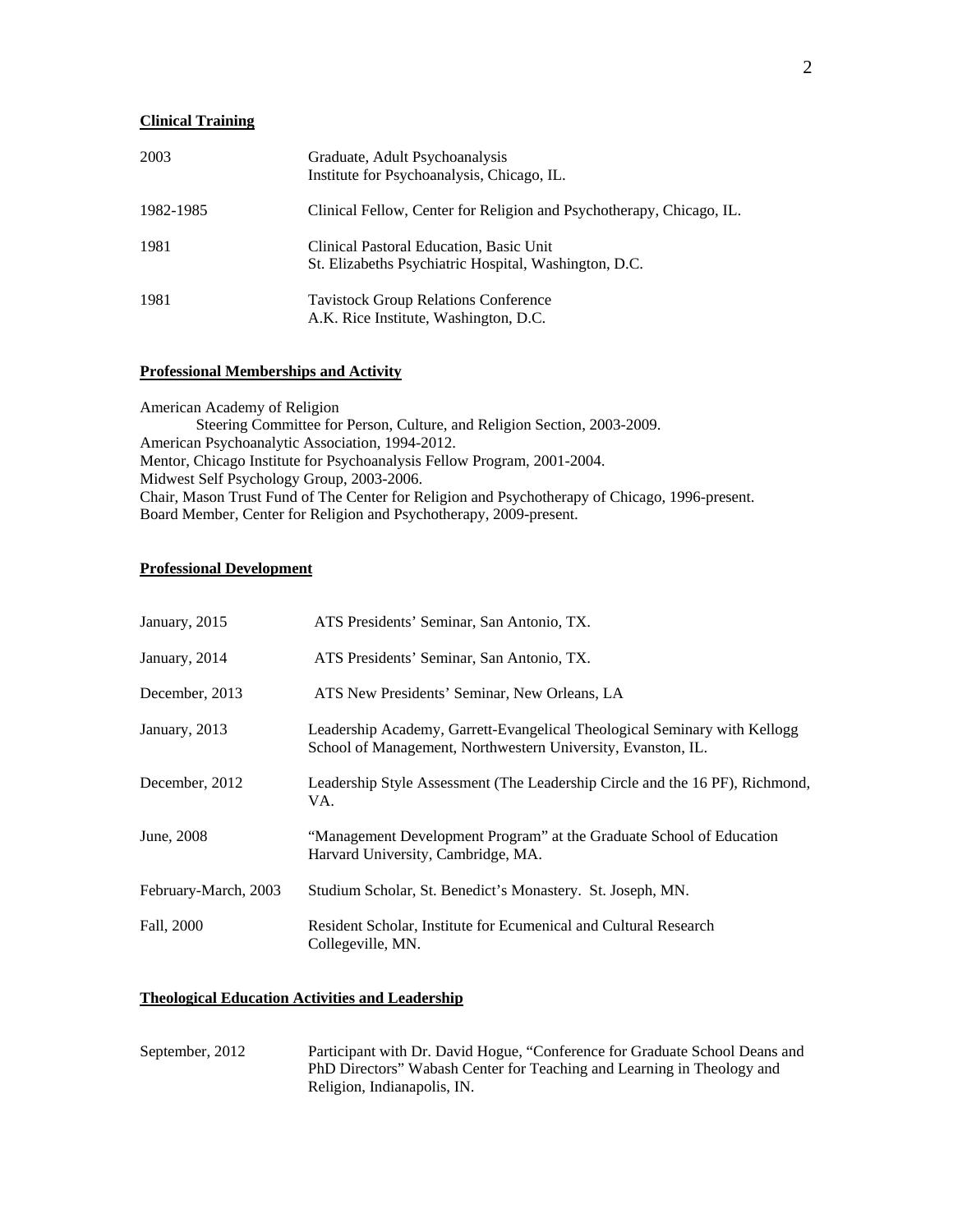| 2009-2012                                  | Convener of the Academic Deans of the Association of Chicago Theological<br>Schools; Secretary of ACTS Common Council. Chicago, IL.                                                                                                                                                             |
|--------------------------------------------|-------------------------------------------------------------------------------------------------------------------------------------------------------------------------------------------------------------------------------------------------------------------------------------------------|
| June, 2004, 2005                           | "Becoming Caretakers of Souls: Integrating Psychology, Religion, and<br>Spirituality for Ministry." Seminar Leader for the "Excellence in Ministry"<br>Program. Fund for Theological Education, Fuller Theological Seminary,<br>Pasadena, California; Eden Theological Seminary, St. Louis, MO. |
| <b>Association for Theological Schools</b> |                                                                                                                                                                                                                                                                                                 |
| March, 2015                                | Member, ATS Accreditation Site Visit Team for Baptist Seminary of Kentucky,<br>Georgetown, KY.                                                                                                                                                                                                  |
| November, 2013                             | Chair, ATS Re-Accreditation Site Visit Team for Candler<br>School of Theology, Emory University. Atlanta, GA.                                                                                                                                                                                   |
| March, 2013                                | Member, ATS Re-Accreditation Site Visit Team for Columbia Theological<br>Seminary, Decatur, GA.                                                                                                                                                                                                 |
| March, 2013                                | Panelist, "Collaboration between Theological Schools," ATS Chief Academic<br>Officers meeting, San Antonio, TX.                                                                                                                                                                                 |
| October, 2012                              | Chair, ATS Re-Accreditation Site Visit Team for Central Baptist<br>Theological Seminary, Shawnee, KS.                                                                                                                                                                                           |
| June, 2012 -present                        | Member, Steering Committee for the Chief Academic Officers.                                                                                                                                                                                                                                     |
| February, 2012                             | Member, ATS Re-Accreditation Site Visit Team for Trinity Lutheran Seminary,<br>Columbus, OH.                                                                                                                                                                                                    |
| February, 2011                             | Chair, ATS Re-Accreditation Site Visit Team for Logsdon Seminary, Hardin-<br>Simmons University, Abilene, TX.                                                                                                                                                                                   |
| October, 2009                              | Presenter, ATS Workshop: Newly Appointed Faculty, "The Relation of Faculty<br>to the School Mission," Pittsburgh, PA.                                                                                                                                                                           |
| October, 2009                              | Invited (as a contributing research "subject") to ATS report on Barbara Zikmund<br>Brown's research findings regarding interviews with Female Deans and<br>Presidents. Pittsburgh, PA.                                                                                                          |
| March, 2009                                | Attended ATS Consultation on Multicultural Education and Ethnic/Racial<br>Diversity in Theological Education," with Dr. Gennifer Brooks. By ATS<br>Institutional Invitation, Pittsburgh, PA.                                                                                                    |
| March, 2009                                | Plenary address: "Running without Becoming Weary: The Chief Academic<br>Officer and Self-Care"; and chaired Roundtable Discussion on "Best Practices in<br>Hiring New Faculty," ATS Chief Academic Officers Meeting, San Antonio, TX.                                                           |
| February, 2009                             | Chair, ATS Accreditation Site Visit Team for Baptist Theological Seminary,<br>Richmond, VA.                                                                                                                                                                                                     |
| June, 2008                                 | Presenter, ATS, Biennial workshop, "Spiritual Formation in Three Protestant<br>Seminaries" Atlanta, GA.                                                                                                                                                                                         |
| October, 2007                              | Team member, ATS focused site visit, Doctor of Ministry program, Washington<br>Theological Union, Washington, D.C.                                                                                                                                                                              |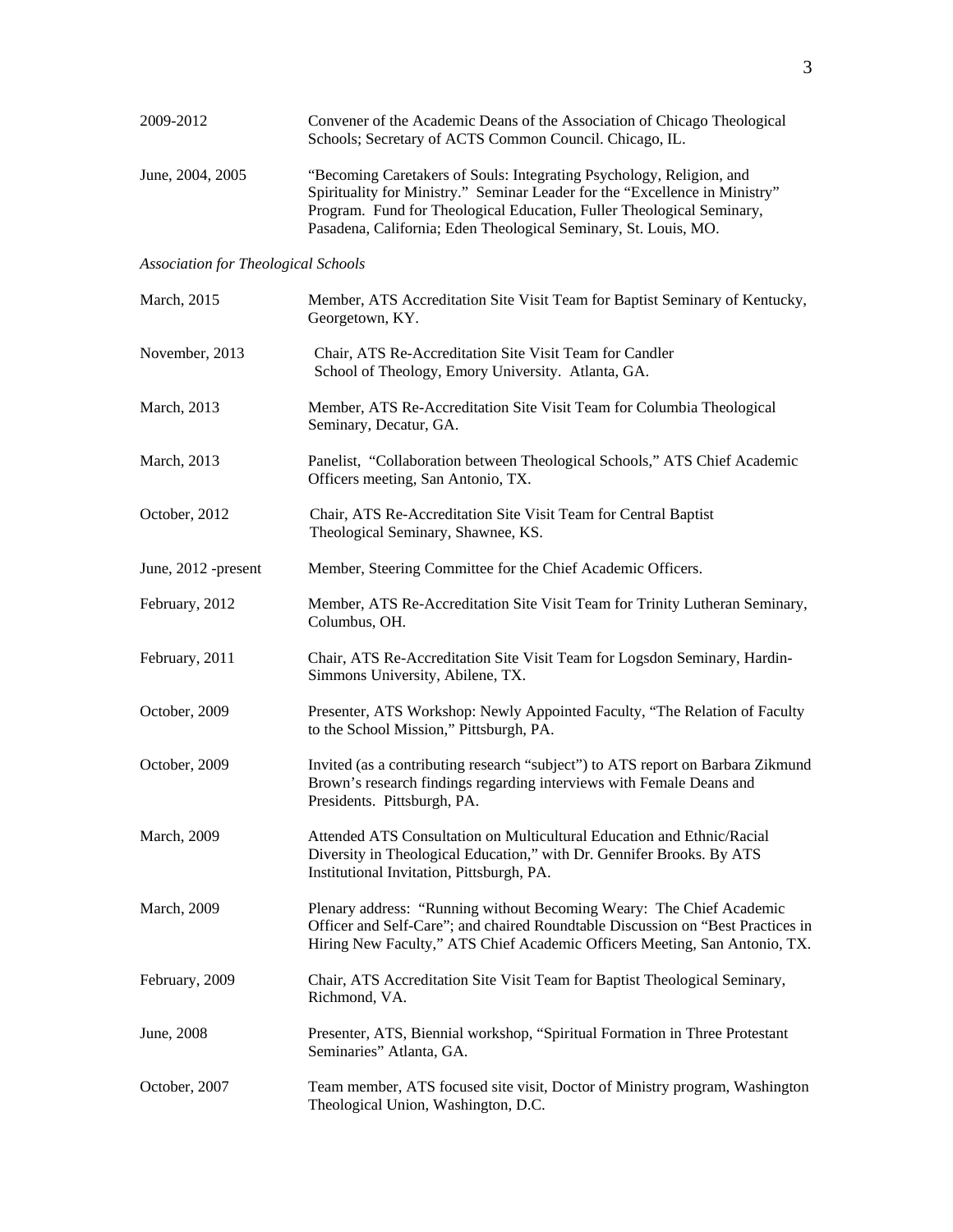# **Service to the United Methodist Church**

|                 | Member, First United Methodist Church at the Temple, Chicago, IL.                                                                                                                                                                                                                                                                                                                                |
|-----------------|--------------------------------------------------------------------------------------------------------------------------------------------------------------------------------------------------------------------------------------------------------------------------------------------------------------------------------------------------------------------------------------------------|
|                 | Regular seminary representative to and presenter for Annual Conferences                                                                                                                                                                                                                                                                                                                          |
|                 | Regular preaching for the Course of Study Program                                                                                                                                                                                                                                                                                                                                                |
| 2014 to present | Member of the Association of United Methodist Theological Schools                                                                                                                                                                                                                                                                                                                                |
| 2014 to present | Member of the General Board of Higher Education Board of Directors                                                                                                                                                                                                                                                                                                                               |
| 2014 to present | Member of the University Senate                                                                                                                                                                                                                                                                                                                                                                  |
| 2004 to present | Member of the Advisory Committee for Candidacy and Clergy Assessment<br>General Board of Higher Education and Ministry                                                                                                                                                                                                                                                                           |
| October, 2012   | Seminar Leader, "Psychological Assessment Process" with Dr. Vic Maloy,<br>Executive Director, Virginia Institute of Pastoral Care; and Panel Member,<br>"Seminary Panel." Quadrennium Boards of Ordained Ministry Training Event,<br>Ministerial Assessment Specialists Advisory Committee on Candidacy and<br>Clergy Assessment, General Board of Higher Education and Ministry, Dallas,<br>TX. |
| June, 2012      | Convener for Association of UM Theological Schools Academic Deans<br>attending he ATS Chief Academic Officers Meeting, Minneapolis, MN.                                                                                                                                                                                                                                                          |
| April, 2012     | Led Spiritual Renewal Retreat: "Self-Care in Ministry" for Grand Travers<br>District Clergy, West Michigan Conference. Lake Louise UM Camp, Boyne<br>Falls, MI.                                                                                                                                                                                                                                  |
| October 2011    | Convener for Association of UM Theological Schools Academic Deans<br>attending AUMTS meeting, Drew Theological School, Madison, NJ.                                                                                                                                                                                                                                                              |
| April, 2011     | Represented G-ETS at the National UM Hispanic Consultation, Dallas, TX.                                                                                                                                                                                                                                                                                                                          |
| February, 2010  | Facilitated discussion groups for training event for Boards of Ordained Ministry<br>and Ministry Assessment Specialists, sponsored by the Advisory Committee on<br>Candidacy and Clergy Assessment, General Board of Higher Education and<br>Ministry, Houston, TX.                                                                                                                              |
| September, 2008 | Presented "Job Analysis Generalizability Study for the Position of UM Local<br>Pastor" (Rick DeShon, Ph.D., Michigan State University). Quadrennium Boards<br>of Ordained Ministry Training Event, Ministerial Assessment Specialists<br>Advisory Committee on Candidacy and Clergy Assessment, General Board of<br>Higher Education and Ministry, Kansas City, KS.                              |
| 2006-present    | Member, Advisory Committee on Candidacy and Clergy Assessment, General<br>Board of Higher Education and Ministry, Nashville, TN.                                                                                                                                                                                                                                                                 |
| March, 2004     | Member, Dempster Fellowship Selection Committee. General Board of Higher                                                                                                                                                                                                                                                                                                                         |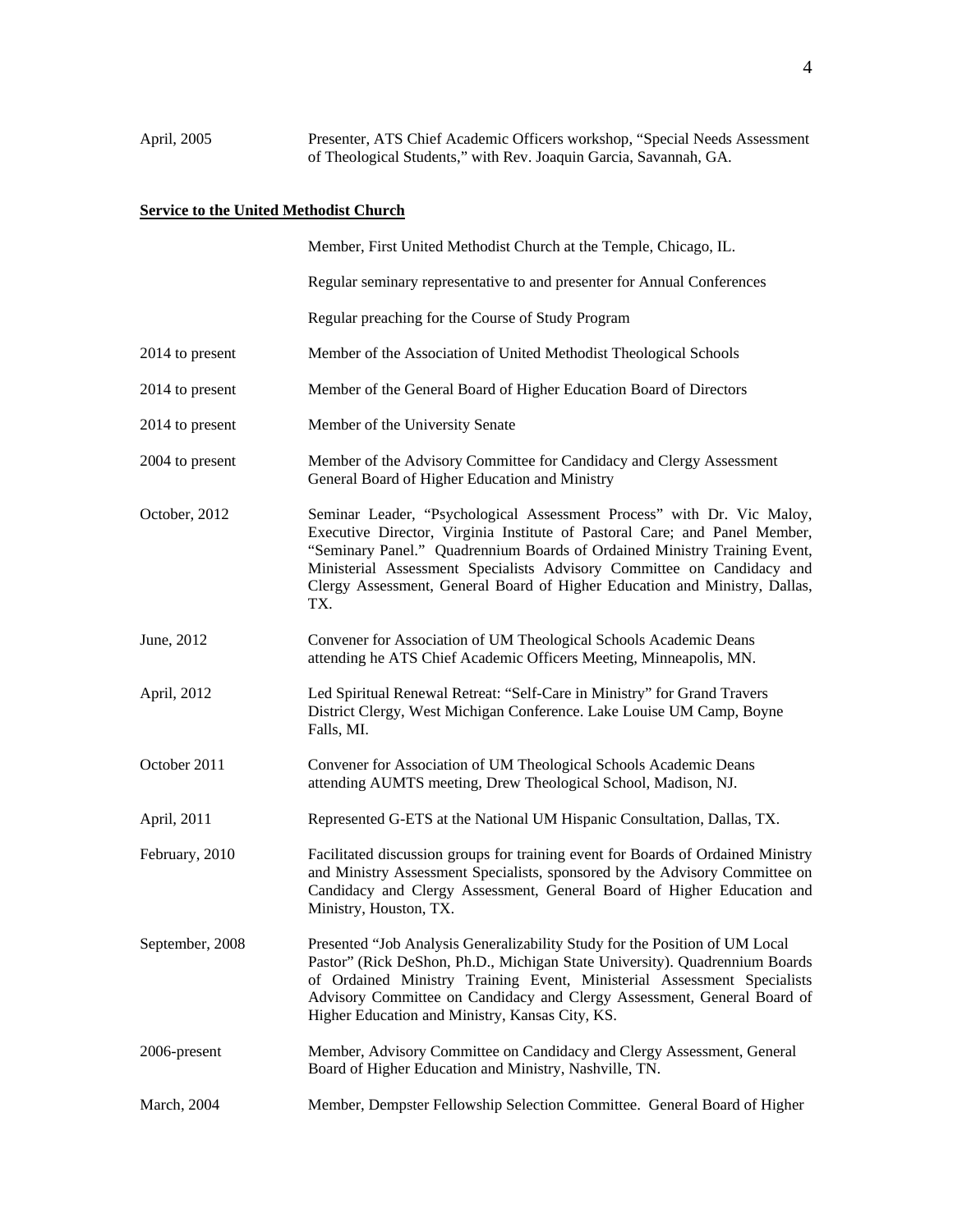Education and Ministry, Nashville, TN.

February, 1998 Led 2<sup>nd</sup> Year Deacon's Retreat, "Self Care and Parish Ministry." Northern Illinois Conference, Chicago, IL.

### **Leadership for Formation in Ecclesial, Monastic, and Hospital Settings**

| Nov/Dec, 2005          | Clinical supervision for five week study of "Self Psychology and<br>Pastoral Care "with hospital chaplains and mental health professionals. Bishop<br>Anderson House, Rush-St. Luke's Presbyterian Hospital. Chicago, IL. |
|------------------------|---------------------------------------------------------------------------------------------------------------------------------------------------------------------------------------------------------------------------|
| May, 2005              | "Pastoral Care and Self Psychology. Workshop for Bishop<br>Anderson House, Rush-St. Luke's Presbyterian Hospital. Chicago, IL.                                                                                            |
| October, 2003          | "God-Images and Faithful Practices." For "Breakfast with the Girls." First<br>Congregational Church, Wauwatosa, WI.                                                                                                       |
| July, 2003             | "Consultation on Ecumenical Formation." Invited Participant, Institute for<br>Ecumenical and Cultural Research. Collegeville, MN.                                                                                         |
| 2002, 2004, 2006, 2008 | "Spiritual Direction: Shame and Guilt." Workshop for the Spiritual<br>Direction Training Program. Siena Center/Dominican Sisters. Racine, WI.                                                                             |
| October, 2002          | "Our God Images: From Whence They Come." Two Week, Adult Forum.<br>Christ Church (Episcopal). Winnetka, IL.                                                                                                               |

#### **Publications**

*Books:* 

1999. \_\_\_\_\_\_ & Santienello, Donna, Editors. *Psychological perspectives and the religious quest: Essays in honor of Orlo Strunk, Jr*. Lanham, Maryland: University Press of America.

*Articles and Chapters*:

| 2003  | "Selfobject Functions in Hope and Spirituality," in <i>Psychologist-Psychoanalyst</i> . Vol. 23 (3)<br>Summer.                                                                                                                                                |
|-------|---------------------------------------------------------------------------------------------------------------------------------------------------------------------------------------------------------------------------------------------------------------|
| 2001c | "Mystical experience as an expression of the idealizing selfobject need." In <i>Progress in self</i><br>psychology: The narcissistic patient revisited. Vol. 17. Edited by Arnold Goldberg. Hillsdale,<br>New Jersey: The Analytic Press, pp. 179-195.        |
| 2001b | "Reflections on self psychology, religion, and spirituality," in <i>International Newsletter of the</i><br>Association of Self Psychology, Summer.                                                                                                            |
| 2001a | "Cutting edges: Contemporary feminist perspectives on sin and transformation." In Aware. (July).<br>Garrett-Evangelical Theological Seminary, Evanston, IL.                                                                                                   |
| 2000b | "Are we making love yet? The psychology of male domination." In The Good news of the body:<br>Sexual theology and feminism. Edited by Lisa Isherwood. New York and London: Sheffield Press,<br>pp. 74-95.                                                     |
|       | 2000a "Developmental aspects of the twinship selfobject need and religious experience." In <i>Progress in</i><br>self psychology: How responsive should we be? Vol. 16. Edited by Arnold Goldberg. Hillsdale,<br>New Jersey: The Analytic Press, pp. 257-275. |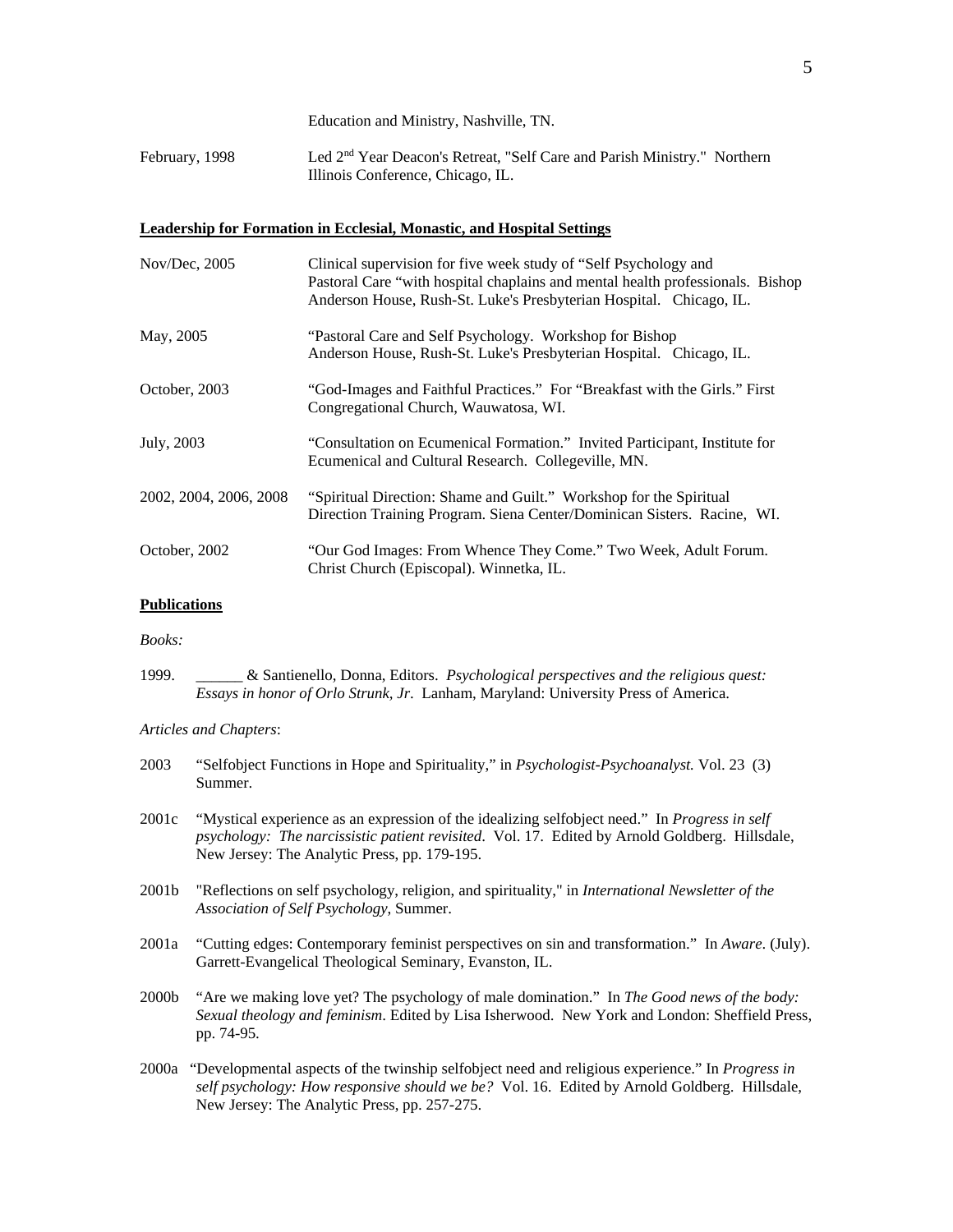- 1999 "Convergences and divergences in qualitative research methods and feminist epistemology for research in the psychology of religion." In *Psychological perspectives and the religious quest: Essays in honor of Orlo Strunk, Jr*. Edited by Lallene J. Rector and Donna Santienello. Lanham, Maryland: University Press of America, pp. 67-79.
- 1996. "Early selfobject functions in gendered representations of God." In *Progress in self psychology*: *Basic ideas reconsidered*. Vol. 12. Edited by Arnold Goldberg. Hillsdale, New Jersey: The Analytic Press, pp. 249-268.
- 1993. "Upon what research base and method do we rest our identity?" In *The future of pastoral counseling: Whom, how, and for what do we train?* Edited by James McHolland, pp. 151-155. Fairfax, Virginia: American Association of Pastoral Counselors.

#### *Responses and Reviews:*

- 2013 Review: Sheppard, Phillis Isabella. *Self, culture, and others in Womanist practical theology*. Basingstoke: Palgrave Macmillan, 2011. *Journal of Pastoral Theology.* Winter*.*
- 2006 Response to *Shared wisdom: Use of the self in pastoral care and counseling,* by Pamela Cooper-White. Book Panel Proceedings from Person, Culture and Religion, American Academy of Religion, November 2005. *Pastoral psychology* 55: 229-232.
- 2003b *Collapse of the self and its therapeutic restoration,* by Rochelle G.K.Kainer. Hillsdale, New Jersey: The Analytic Press, 1999. In *Contemporary psychoanalysis.* Vol. 39(1): 162-167.
- 2003a *The Supervisory relationship: A contemporary psychodynamic approach*, by Frawley-O'Dea, Mary Gail & Sarnat, Joan E. New York and London: The Guilford Press, 2001. In *Journal of supervision and training in ministry,* Vol. 23: 157-159.
- 1998 "A Broader Consideration of 'Pastoral Guidance' and Psychoanalytic Perspectives: A Response to Rizzuto." *A Symposium:* Psychoanalysis and Pastoral Guidance," by Ana-Maria Rizzuto, in *The Journal of pastoral care*, (Spring) Vol. 52: 79-82.
- 1990 Response to "A systematic review of the quantity and quality of empirical research published in four pastoral counseling journals: 1974-1985," by John Gartner, David B. Larsen; and Carol D. Vachar-Mayberry. In *The Journal of pastoral care* XLIV (Summer): 123-126.
- 1989 *Practical theology*, vols. IIIA and B. Edited by the University of South Africa. In *The Journal of pastoral care*. XLIII (Spring): 82-83.
- 1989 *Taking on the gods: The task of the pastoral counselor*, by Merle R. Jordan. In *Journal of supervision and training in ministry.* 11: 266-268.
- 1987 *Women and religion in America*, vol.3. Edited by Rosemary Radford Ruether and Rosemary Skinner Keller. In *Journal of supervision and training in ministry* 9: 239-240.

#### **Editorial Activity**

| 1995-2006 | Periodic reviews for <i>Progress in self psychology</i> ;<br>Journal for the American psychoanalytic association;<br>Journal of pastoral sciences. |
|-----------|----------------------------------------------------------------------------------------------------------------------------------------------------|
| 1990-2007 | <b>Editorial Advisory Committee</b><br>Journal of pastoral care                                                                                    |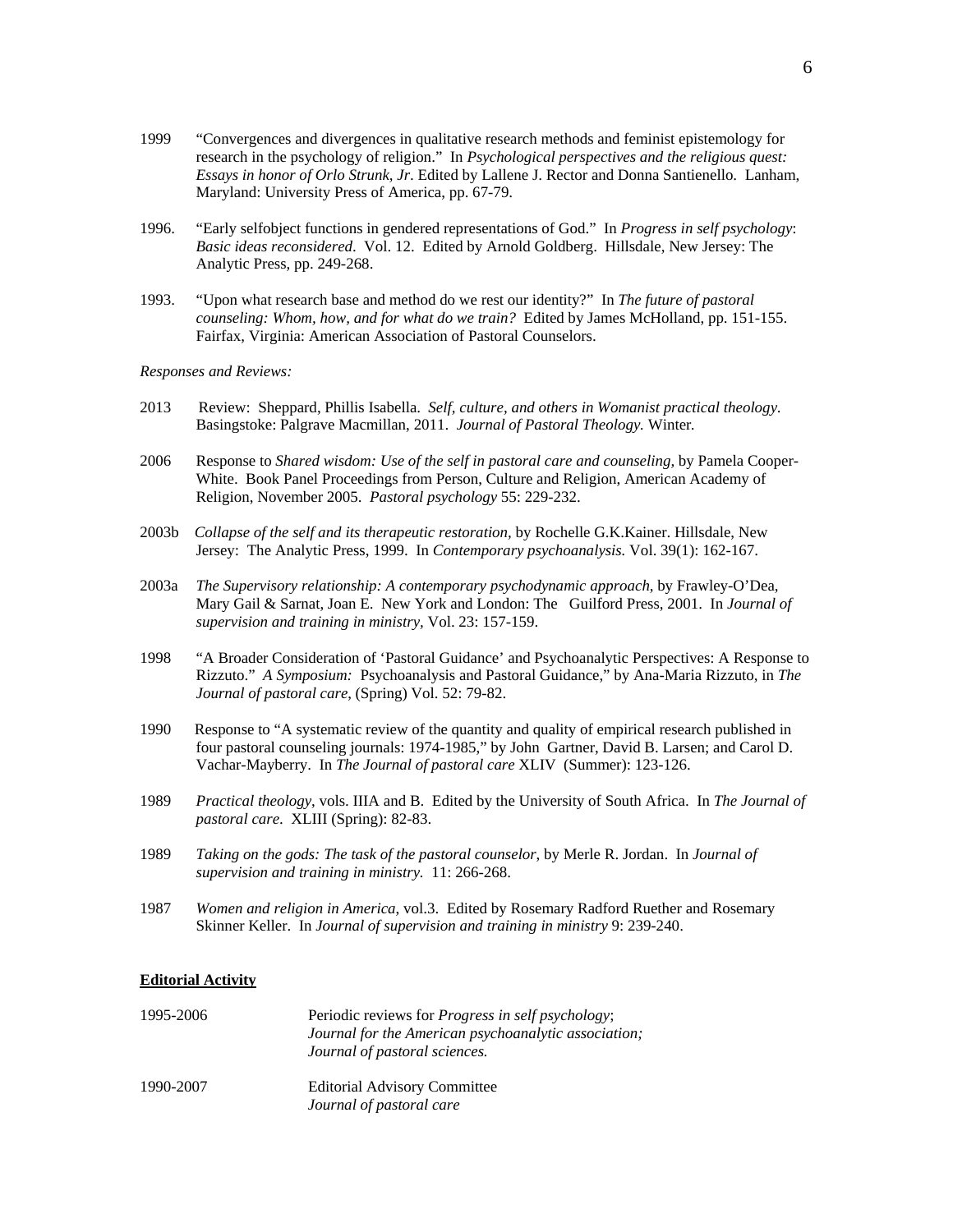# **Selected Academic Activities and Presentations Since 2000**

| November, 2012 | Invited Panel Member: Panel Discussion of Phillis Sheppard's Self, culture, and<br>others in Womanist practical theology, (Palgrave Macmillan, 2011). Womanist<br>Approaches to Religion and Society Group. American Academy of Religion.<br>Chicago, IL.                                                                                     |
|----------------|-----------------------------------------------------------------------------------------------------------------------------------------------------------------------------------------------------------------------------------------------------------------------------------------------------------------------------------------------|
| November, 2012 | Presiding: "Beyond A Dangerous Method: Sabina Spielrein's Influence on<br>Jung, Freud and Piaget." Psychology, Religion, and Culture Group, American<br>Academy of Religion. Chicago, IL.                                                                                                                                                     |
| October, 2011  | Presenter, "Spirituality in the Psychoanalytic Context: Self Psychology<br>Perspectives," The Wisconsin Psychoanalytic Society, Milwaukee, WI.                                                                                                                                                                                                |
| July, 2009     | Response to "Attachment to God and Recovery from Schizophrenia: Research<br>and Practice" by Tracy Prout, International Psychoanalytic Association Meeting,<br>Chicago, IL.                                                                                                                                                                   |
| April, 2009    | Panelist discussing Our home is over Jordan: A Black theology (2006) for<br>celebration of the retirement of Dr. Homer U. Ashby, McCormick Theological<br>Seminary, Chicago, IL.                                                                                                                                                              |
| November, 2008 | Presented "Narcissistic Dimensions of Racial Identity: the Role of Selfobject<br>Experience in Maintaining Whiteness." AAR, Person Culture, and Religion,<br>Chicago, IL.                                                                                                                                                                     |
| November, 2007 | Moderator, Book Panel, White theology: Outing supremacy in postmodernity,<br>James Perkinson (2004). Joint AAR session between Person, Culture, and<br>Religion and Black Theology. San Diego, CA.                                                                                                                                            |
| November, 2005 | Moderator and Book Panel Participant for Pamela Cooper-White's Shared<br>wisdom: Use of the self in pastoral care and counseling. (Minneapolis: Fortress,<br>Press, 2004). In the Person, Culture, and Religion Group. American Academy of<br>Religion. Philadelphia, PA.                                                                     |
| November, 2005 | "A Psychoanalytic Investigation of the Transformative Impact of Sanctification<br>Experience and Belief in the Conversion of Julia A.J. Foote, Nineteenth Century<br>Holiness Preacher." Co-authored with Dr. Laceye Warner, Duke Divinity<br>School. Person, Culture, and Religion Group. American Academy of Religion.<br>Philadelphia, PA. |
| October, 2005  | Moderator and discussant for Original Paper Session: "The Uncanny: Iatrogenic<br>Effects in the Psychoanalytic Situation," by Fonya Helms, Ph.D. Annual<br>Psychology of the Self Conference. Baltimore, MD.                                                                                                                                  |
| March, 2004    | "Spirituality and Psychology." Diversity Workshop. Northwestern University<br>Graduate Psychology Interns. Chicago, IL.                                                                                                                                                                                                                       |
| April, 2003    | "Spirituality and Self Psychology." Division 39 Meeting, American<br>Psychological Association. Minneapolis, MN.                                                                                                                                                                                                                              |